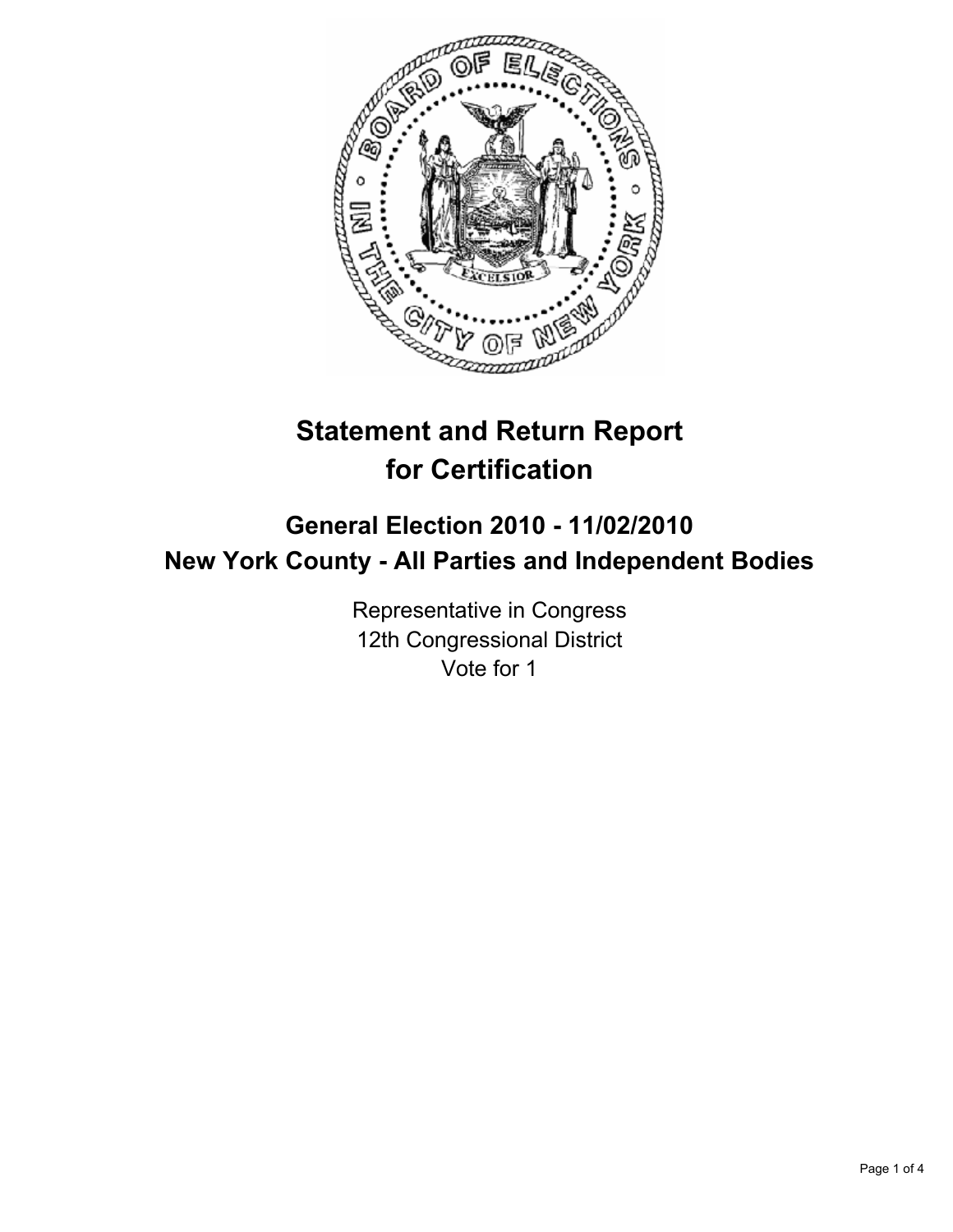

### **Assembly District 64**

| <b>PUBLIC COUNTER</b>                | 8,943          |
|--------------------------------------|----------------|
| <b>EMERGENCY</b>                     | 0              |
| <b>ABSENTEE/MILITARY</b>             | 117            |
| <b>FEDERAL</b>                       | 37             |
| <b>AFFIDAVIT</b>                     | 235            |
| <b>Total Ballots</b>                 | 9,332          |
| NYDIA M VELAZQUEZ (DEMOCRATIC)       | 6,203          |
| ALICE GAFFNEY (CONSERVATIVE)         | 383            |
| NYDIA M VELAZQUEZ (WORKING FAMILIES) | 495            |
| CARLE BROWN (WRITE-IN)               | 1              |
| CLAUDIA BUTERA (WRITE-IN)            | 1              |
| MATTHEW BLOCH (WRITE-IN)             | $\overline{2}$ |
| NO NAME (WRITE-IN)                   | $\overline{2}$ |
| NOBODY (WRITE-IN)                    | 1              |
| NONE (WRITE-IN)                      | 1              |
| NONE OF THE ABOVE (WRITE-IN)         | 1              |
| NONE OF THESE (WRITE-IN)             | 1              |
| <b>Total Votes</b>                   | 7,091          |
| Unrecorded                           | 2,241          |

#### **Assembly District 66**

| <b>PUBLIC COUNTER</b>                | 9  |
|--------------------------------------|----|
| <b>EMERGENCY</b>                     | 0  |
| ABSENTEE/MILITARY                    | 0  |
| <b>FEDERAL</b>                       | 0  |
| AFFIDAVIT                            |    |
| <b>Total Ballots</b>                 | 10 |
| NYDIA M VELAZQUEZ (DEMOCRATIC)       |    |
| ALICE GAFFNEY (CONSERVATIVE)         | 2  |
|                                      |    |
| NYDIA M VELAZQUEZ (WORKING FAMILIES) | 0  |
| <b>Total Votes</b>                   | 9  |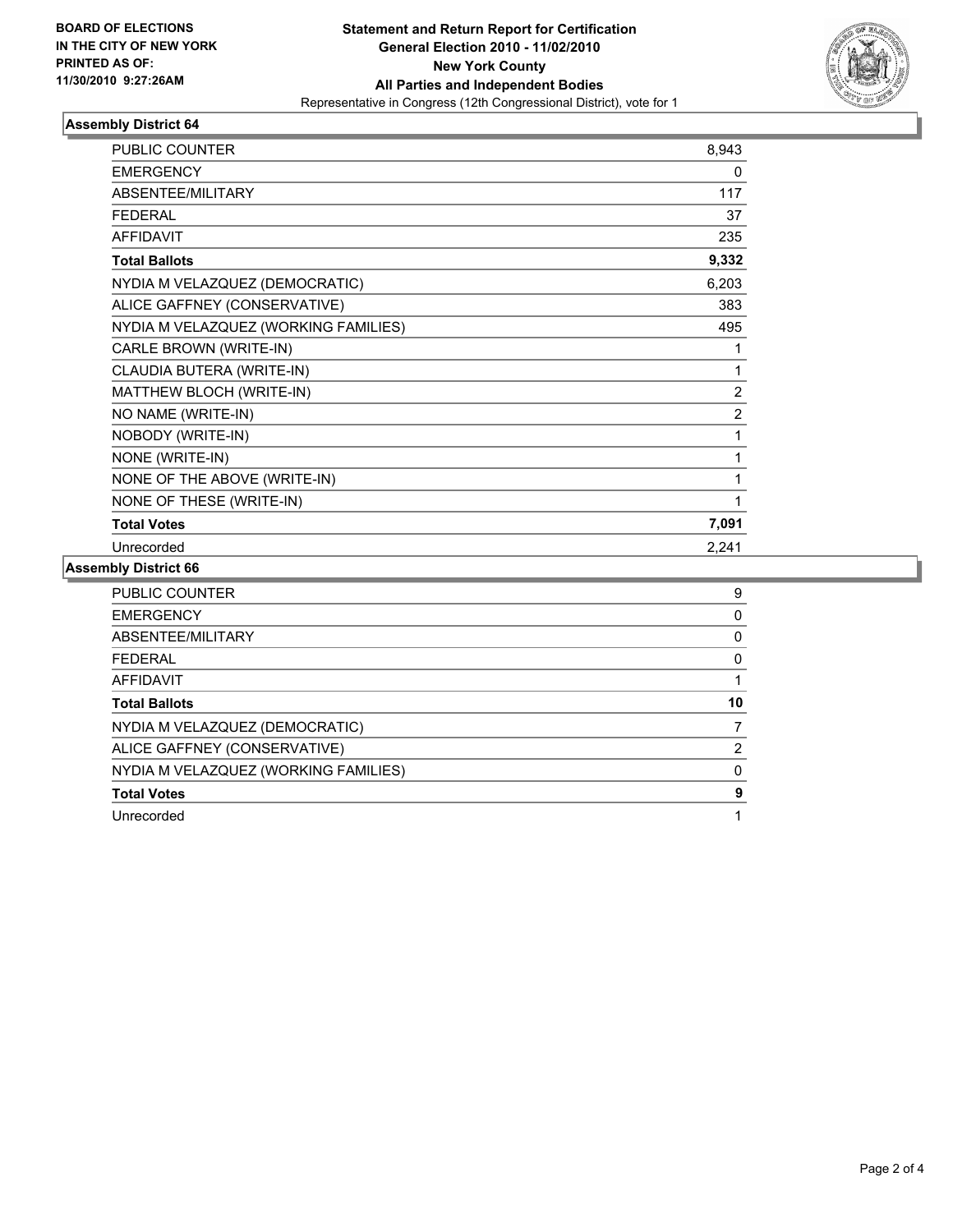

#### **Assembly District 74**

| <b>PUBLIC COUNTER</b>                | 6,100          |
|--------------------------------------|----------------|
| <b>EMERGENCY</b>                     | 0              |
| ABSENTEE/MILITARY                    | 54             |
| <b>FEDERAL</b>                       | 37             |
| <b>AFFIDAVIT</b>                     | 184            |
| <b>Total Ballots</b>                 | 6,375          |
| NYDIA M VELAZQUEZ (DEMOCRATIC)       | 4,822          |
| ALICE GAFFNEY (CONSERVATIVE)         | 181            |
| NYDIA M VELAZQUEZ (WORKING FAMILIES) | 506            |
| (NONE) (WRITE-IN)                    | 1              |
| CAROLYN MALONEY (WRITE-IN)           | 1              |
| NO NAME (WRITE-IN)                   | $\overline{2}$ |
| NOT FOR WALL STREET (WRITE-IN)       | 1              |
| TONY AVELLA (WRITE-IN)               | 1              |
| <b>Total Votes</b>                   | 5,515          |
| Unrecorded                           | 860            |